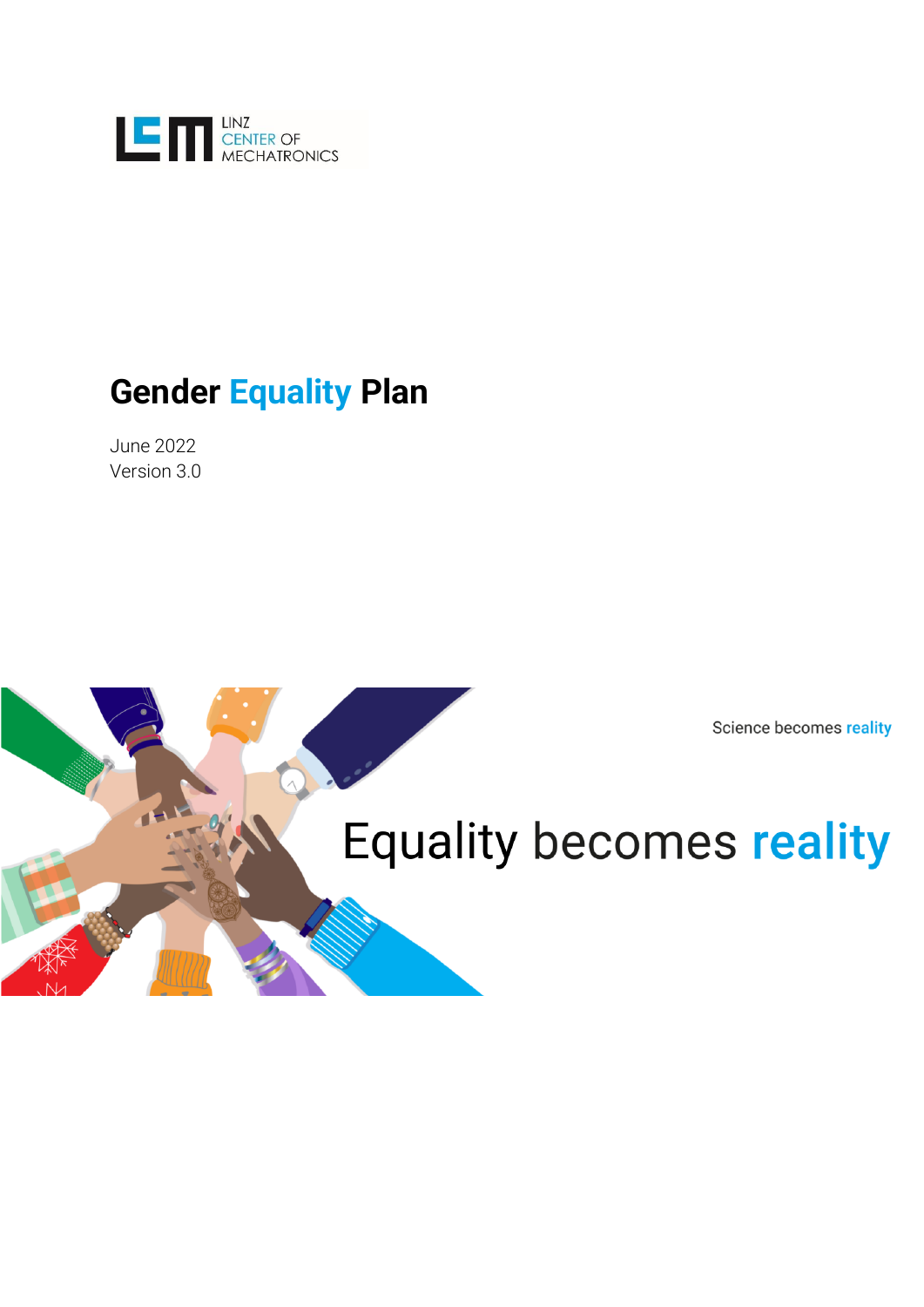# **Table of Contents**

| 6.1 |  |
|-----|--|
| 6.2 |  |
| 6.3 |  |
| 6.4 |  |
| 6.5 |  |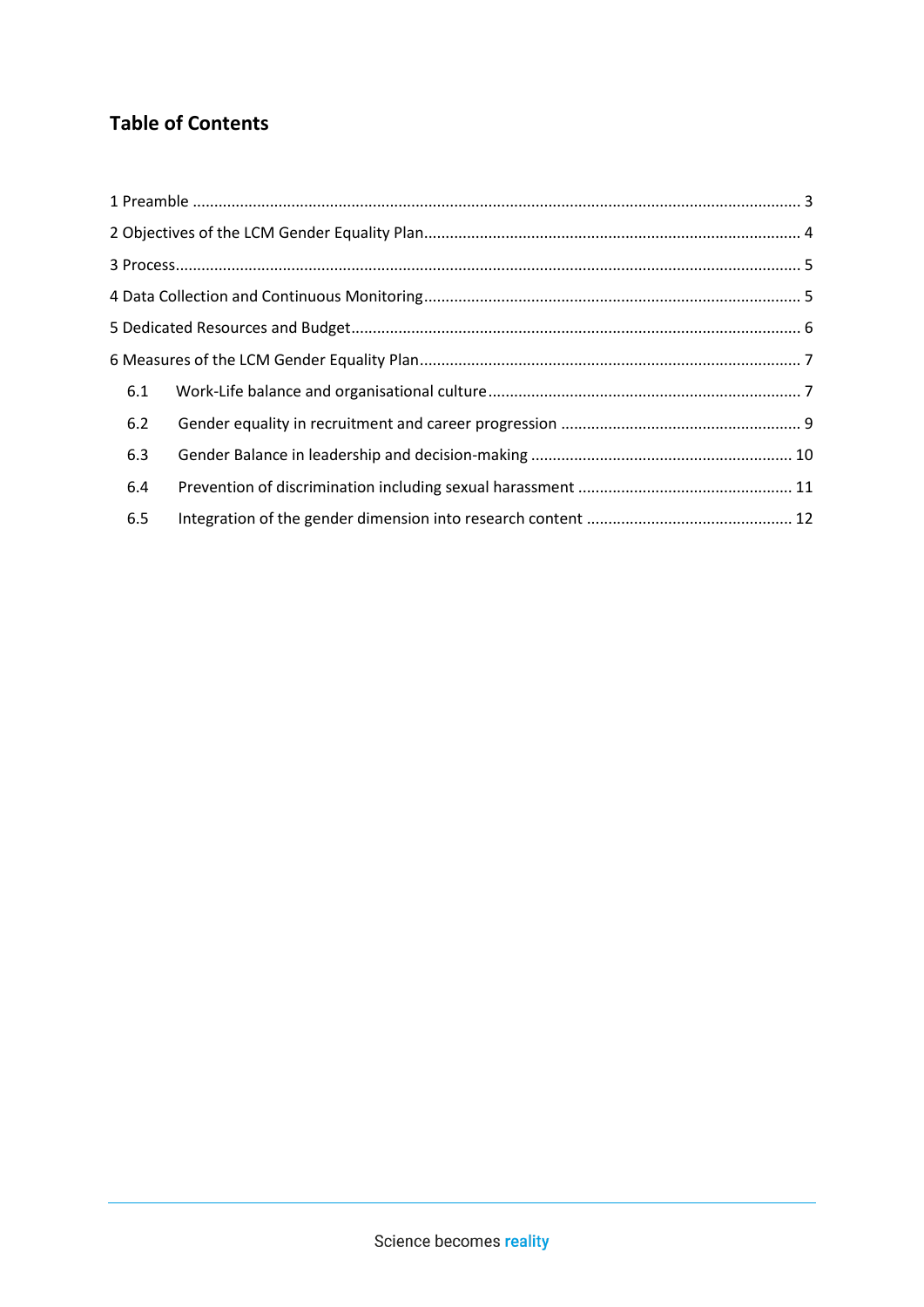### **LCM Gender Equality Plan (GEP)**

### <span id="page-2-0"></span>1 Preamble

It is one of the core values of LCM that all people have the same opportunities and development chances in working life. With our management mission statement, we have committed to a culture that sees diversity as an opportunity and differences as an important resource. Our managers recognise performance and development potential and support all people in their professional and personal development. Our GEP focuses on gender equality. But there are also measures in the plan that explicitly aim to address existing numerical imbalances.

The business purpose of LCM requires a technical education in R&D among the staff, which is why it is very difficult to achieve a quantitative balance between women and men. The number of female students in mechatronics, electrical engineering or mechanical engineering is still very low, not only in Austria, but in most countries. We are convinced that a higher proportion of women is the best prerequisite for creating equal opportunities in all areas. Therefore, we have taken numerous measures in recent years to recruit more women as employees. The number of women in the company has increased from 14 to 25 from 2013 to 2021. And in the field of R&D a first positive development could thus be achieved also: While it was 4.34% in December 2013, we were able to demonstrate an increase to 11.68% in September 2021 at LCM. In addition to this quantitative evidence, there are success stories of women that demonstrate their development as researchers at LCM (https://www.lcm.at/karriere/). Our goal is to use the competences of women as a matter of course in all positions and at all hierarchical levels and to promote and utilise the existing potential.

For our commitment to the advancement of women, we received the Future Innovation Award STEM in July 2021 (Frauenförderpreis des Landes OÖ "StarkeFrauen.StarkesLand"). This award reinforced our approach that the right framework conditions, the appreciation of different competences and the integration of all employees in the development of the company are the key to success.

**GEP Team**: An equal opportunity officer (EOO), Gerda Klammer, was implemented in the company in 2018 for the structural implementation of the measures for equal opportunities. Together with the Chief Scientific Officer (CSO) and gender equality representatives from different career stages and areas, the EOO is responsible for the coordination of the measures. This is only successful with the support of management. The basis of equal opportunities at LCM is the "Gender Career Management" charta, which was signed by all managers as the result of a company-wide project in 2018. https://www.gendercareermanagement.at/

The team meets twice a year, analyses progress and plans the next steps. The results of this meeting are reported to the CEO and recorded in a meeting protocol.

For LCM equal opportunity is not just an add-on program, it is incorporated in all HR agendas. Internal processes, public appearances, salary structures and individual development opportunities are questioned from the point of view of equal opportunities.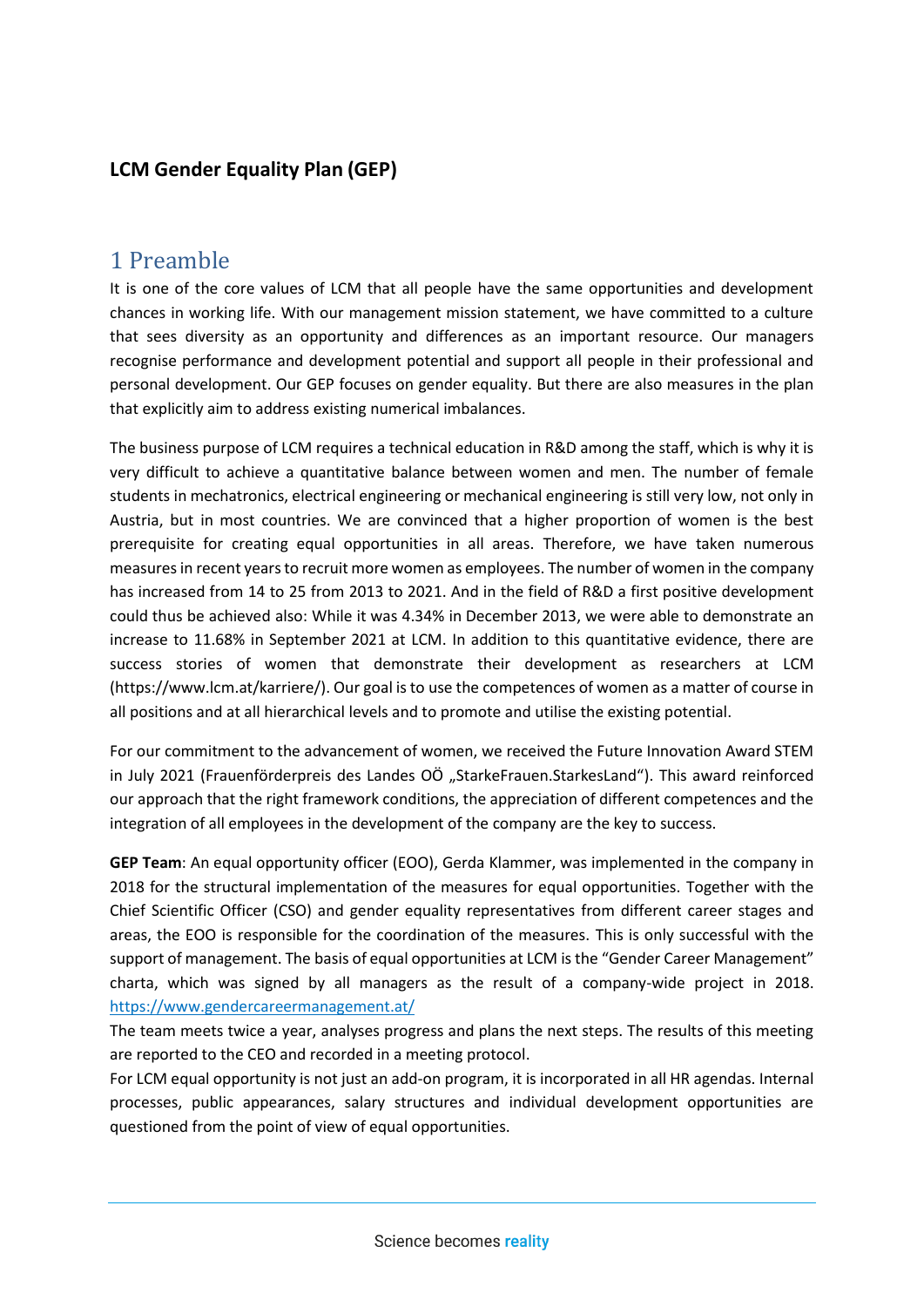# <span id="page-3-0"></span>2 Objectives of the LCM Gender Equality Plan

In order to promote diversity as a driver of innovation, we need to further develop an environment in which all employees, regardless of gender, can develop and contribute in the best possible way. We are taking strategic and operational measures (details in section 6) in the following areas to achieve this goal:

#### **Work-life balance and organisational culture**

*Objective 1.1:* family friendliness must be effective and tangible for all employees. We are certified in this area ("Work&Family") and promote further activities. https://www.familieundberuf.at/

*Objective 1.2:* Life phase orientation: Career paths for women and men are not always straight forward but are shaped by life phases. Starting a family, caring for relatives, additional professional qualifications or health problems make it necessary to adapt working models.

*Objective 1.3:* sustainable human resources management: measures to integrate and retain all employees (awarded with HRbert in 2021) https://www.lcm.at/lcm-gewinnt-preis-fuer-nachhaltigespersonalmanagement/

#### **Gender equality in recruitment and career progression**

*Objective 2.1:* employer branding: appearance as an employer that appeals to people of all genders *Objective 2.2:* equal opportunities for the entry into the world of technology for persons of all genders *Objective 2.3:* career promoting measures: active promotion of women in areas in which they are underrepresented

#### **Gender Balance in leadership and decision-making**

*Objective 3.1:* identification and countermeasures of a possible glass ceiling *Objective 3.2:* increasing the proportion of women in leadership *Objective 3.3:* developing new models for participation in decision-making

#### **Prevention of discrimination including sexual harassment**

*Objective 4.1:* awareness raising: leaders need to develop a strong awareness of equal opportunities *Objective 4.2*: avoidance of a gender pay gap *Objective 4.3:* ensuring a permanent gender discourse

#### **Integration of the gender dimension into research content**

*Objective 5.1*: project analysis according to gender aspects *Objective 5.2*: increasing the visibility of female scientists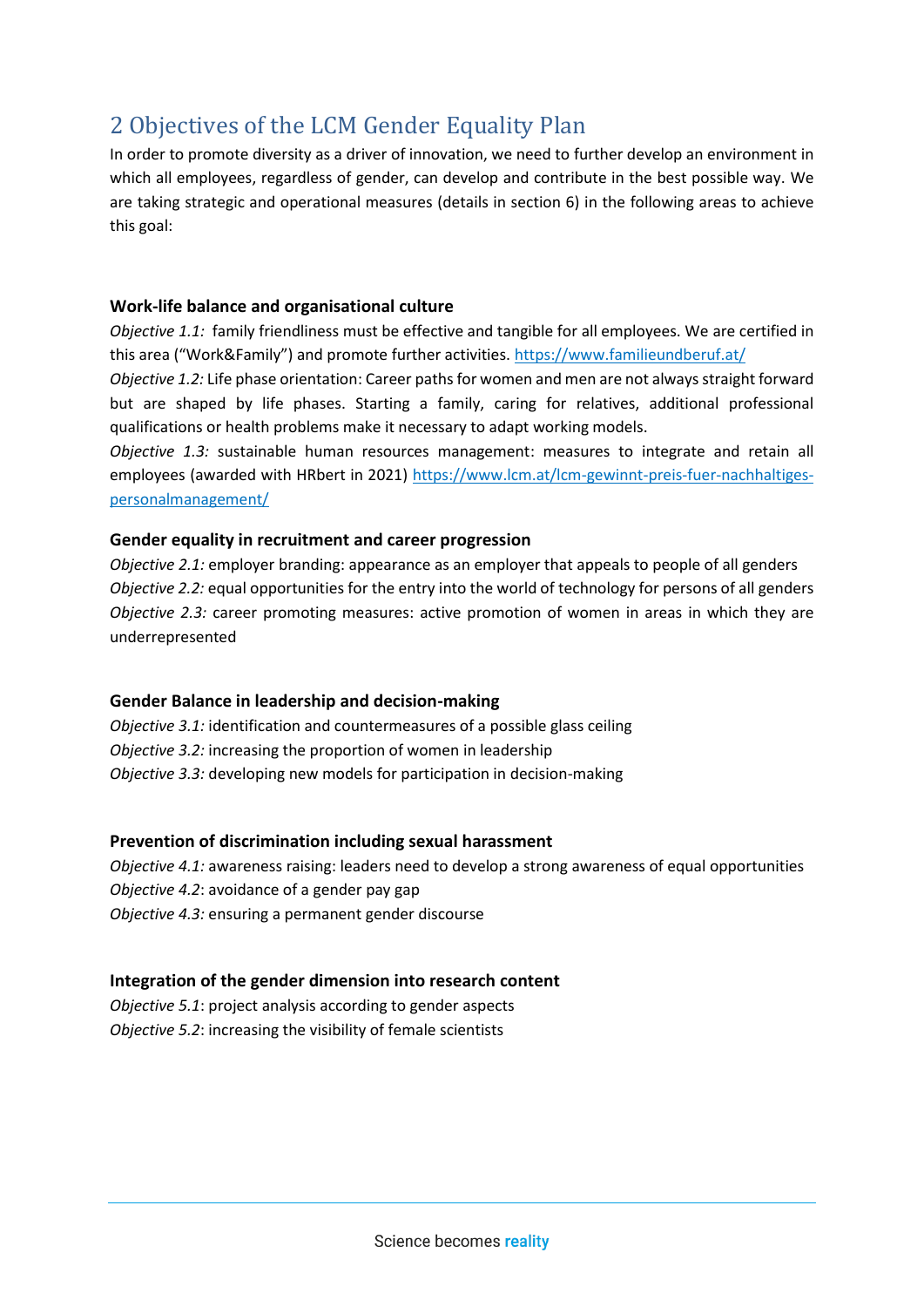### <span id="page-4-0"></span>3 Process

The gender equality plan is managed as a process that ensures regular monitoring:



- *analysis:* targets and indicators for strengthening equality are defined
- *measure plan:* concrete actions and responsibilities are derived
- *implementation:* measures are implemented in concrete actions
- *monitoring:* efficiency and level of goal achievement are regularly evaluated

# <span id="page-4-1"></span>4 Data Collection and Continuous Monitoring

The following tools are available and used to verify data and to continuously review the success of the gender equality plan.

#### **Personnel Report:**

The following data is collected and published internally in the annual staff report of the HR department.

- key personnel figures: number of employees by gender
- development of the part-time rate
- development of the proportion of women in R&D
- staff turnover
- number of internships and trainees (male/female)
- parental leave
- further trainings—participation of women and men
- educational leaves/part-time educational leaves
- degrees of employees (female/male)
- research stays (female/male)

#### **Gender reports:**

LCM operates a K2 Centre, which reports annually on the scientific use of the funding. The gender report is a part of this, providing key figures that document progress towards absolute gender equality in research. The basis for this is a plan of measures aimed primarily at increasing the proportion of women.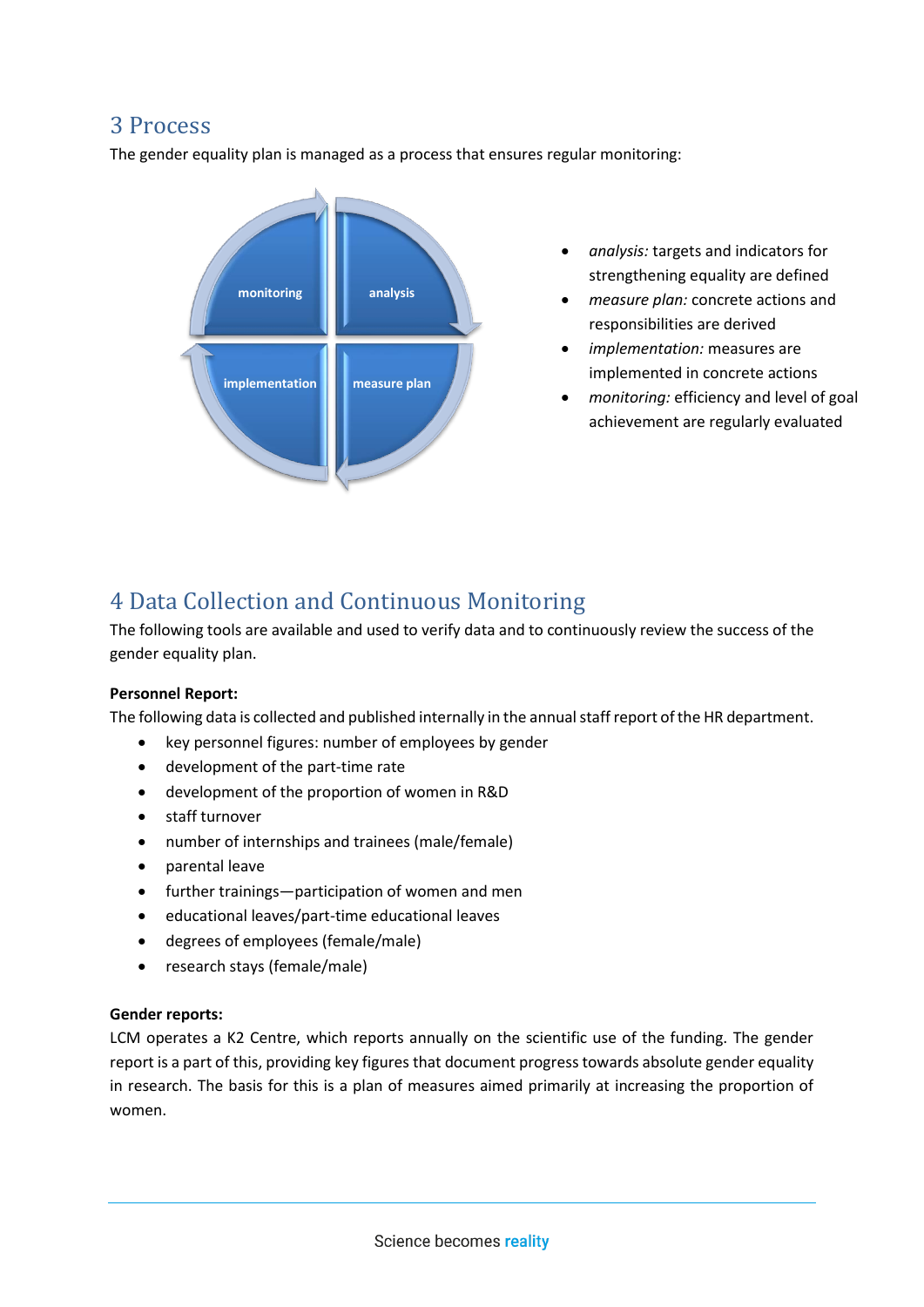#### **Annual salary adjustments:**

Once a year, bilateral meetings are held between the department heads and the HR manager to discuss the salary trends of each employee and to make any necessary adjustments. The goal is overall fairness, with a special focus on objective decisions, regardless of gender. The development of a gender pay gap is thus avoided.

#### **Internal survey tool:**

Additional data for the analysis of gender equality in the company can be collected quickly with a digital survey. This makes it possible to obtain an up-to-date database for the implementation of further measures and, on the other hand, all employees are involved in the discussion, which means additional sensitisation for the topic.

#### **Anonymous complaints office:**

This digital tool gives all employees the opportunity to anonymously report wishes, complaints and problems, which are then dealt with by an equal representation group. Incidents that contradict equal treatment and violate the LCM principles can be reported here without inhibitions.

#### **Intranet:**

The results of evaluations, current figures and project progress are reported on the internal information platform. This can ensure that staff members are kept up to date on important actions.

# <span id="page-5-0"></span>5 Dedicated Resources and Budget

The management takes the lead in implementing the gender equality plan. The necessary budget is made available and, above all, sufficient time is given to the staff to participate in the measures (e.g. courses or information events). Some of the resources are included in the internal HR annual plan, which sets out the strategic direction and concrete projects and some are sought through genderspecific funding programmes (e.g. FEMtech Karriere or talent programs in section 6.2.).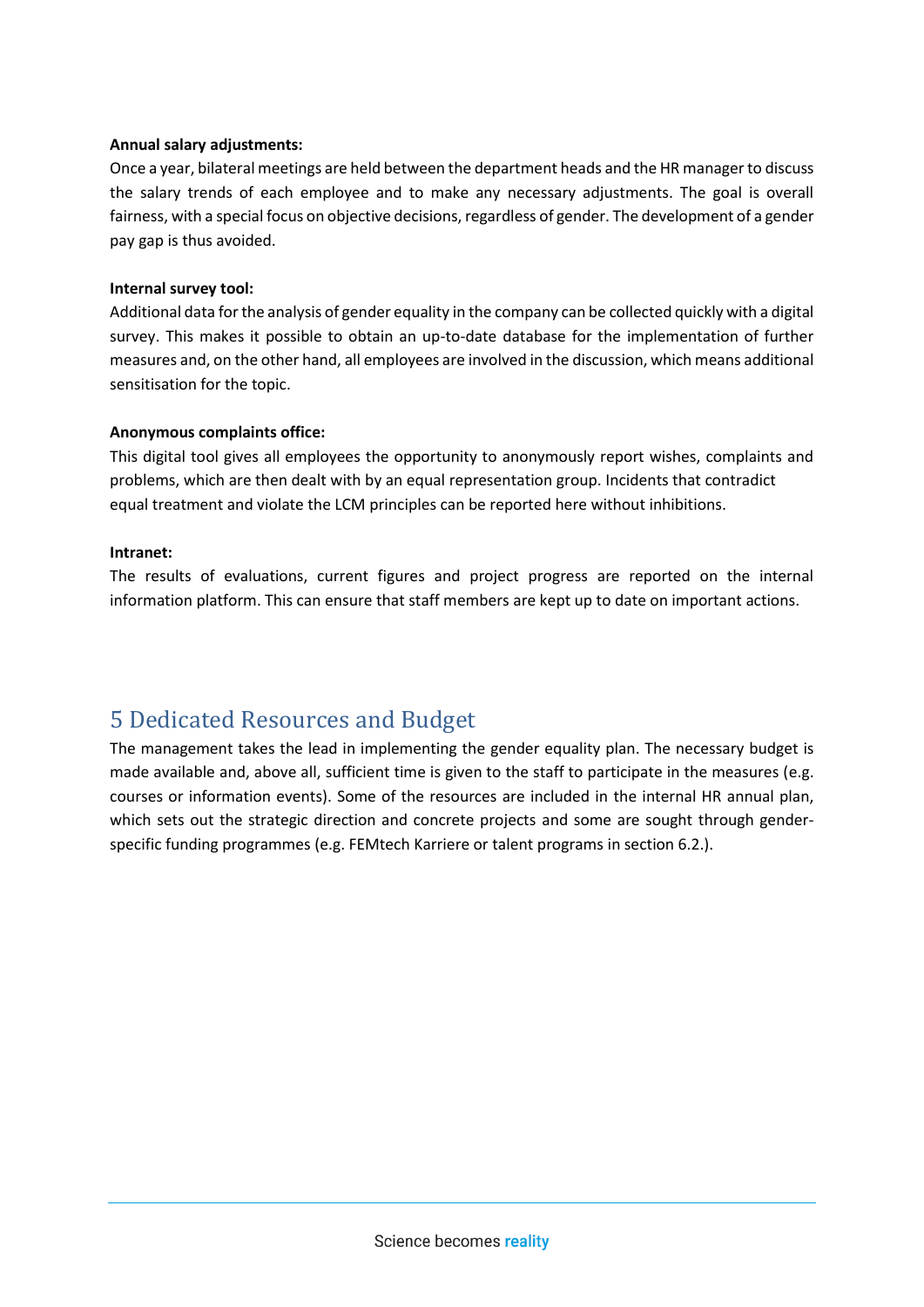# <span id="page-6-0"></span>6 Measures of the LCM Gender Equality Plan

| <b>Objectives</b>                                                                                                                                                | <b>Measures</b>                                                                                                                                                                                                                                                                                                                       | <b>Status</b>                                                                                   | Responsible                         |
|------------------------------------------------------------------------------------------------------------------------------------------------------------------|---------------------------------------------------------------------------------------------------------------------------------------------------------------------------------------------------------------------------------------------------------------------------------------------------------------------------------------|-------------------------------------------------------------------------------------------------|-------------------------------------|
| <b>Objective 1.1:</b><br><b>family friendliness</b><br>must be effective<br>and tangible for<br>all employees.                                                   | Flexitime model: very wide-ranging<br>framework with plenty of scope for individual<br>adjustments                                                                                                                                                                                                                                    | In force                                                                                        | <b>HR</b>                           |
|                                                                                                                                                                  | Sabbatical model: attractive framework<br>conditions enable planned longer sabbaticals<br>if desired                                                                                                                                                                                                                                  | In force                                                                                        | <b>HR</b>                           |
|                                                                                                                                                                  | Individual part-time models: 44% of all<br>employees work part-time; one third of all<br>managers also work part-time.                                                                                                                                                                                                                | In force                                                                                        | Management,<br><b>HR</b>            |
|                                                                                                                                                                  | Parental leave: so far 100% of all fathers in the<br>LCM take paternity leave (up to 12 months).<br>Part-time employment is often agreed upon,<br>so that an expert function or management<br>function can be performed continuously.                                                                                                 | In force                                                                                        | Management,<br><b>HR</b>            |
|                                                                                                                                                                  | Home Office: Independent of the necessary<br>reactions to the pandemic, the company has<br>decided to give all employees the option to<br>work from home at a rate of 50% on a<br>permanent basis.                                                                                                                                    | In force                                                                                        | Management                          |
|                                                                                                                                                                  | Re-Certification<br>"Family-friendly Company"<br>https://www.familieundberuf.at/                                                                                                                                                                                                                                                      | 2022                                                                                            | HR,<br>Management                   |
| Objective 1.2: Life<br>phase orientation:<br><b>Career paths for</b><br>women and men<br>are not always<br>straight forward<br>but are shaped by<br>life phases. | Life-phase oriented working time: temporary<br>part-time agreements and part-time<br>education are options that are very often<br>implemented to adapt to personal<br>circumstances. Changes in the position of<br>working time are also possible at short notice.                                                                    | In force, to<br>be<br>expanded<br>to the field<br>of caring<br>for<br>relatives in<br>2022/2023 | Management,<br><b>HR</b>            |
| <b>Objective 1.3:</b><br>sustainable<br>human resources<br>management                                                                                            | Analysis of an evaluation (Nov 2021) and<br>detailed development of measures for long-<br>term employee retention                                                                                                                                                                                                                     | 1/2022                                                                                          | GEP Team<br><b>HR</b>               |
|                                                                                                                                                                  | Implementation of an internal network of<br>women: meeting of female staff members to<br>provide a framework for identifying needs and<br>critical issues. Based on the results, new<br>measures are developed to support female<br>employees. In addition, this will lay the<br>foundation for a strong internal women's<br>network. | 2022                                                                                            | HR, equal<br>opportunity<br>officer |

### <span id="page-6-1"></span>6.1 Work-life balance and organisational culture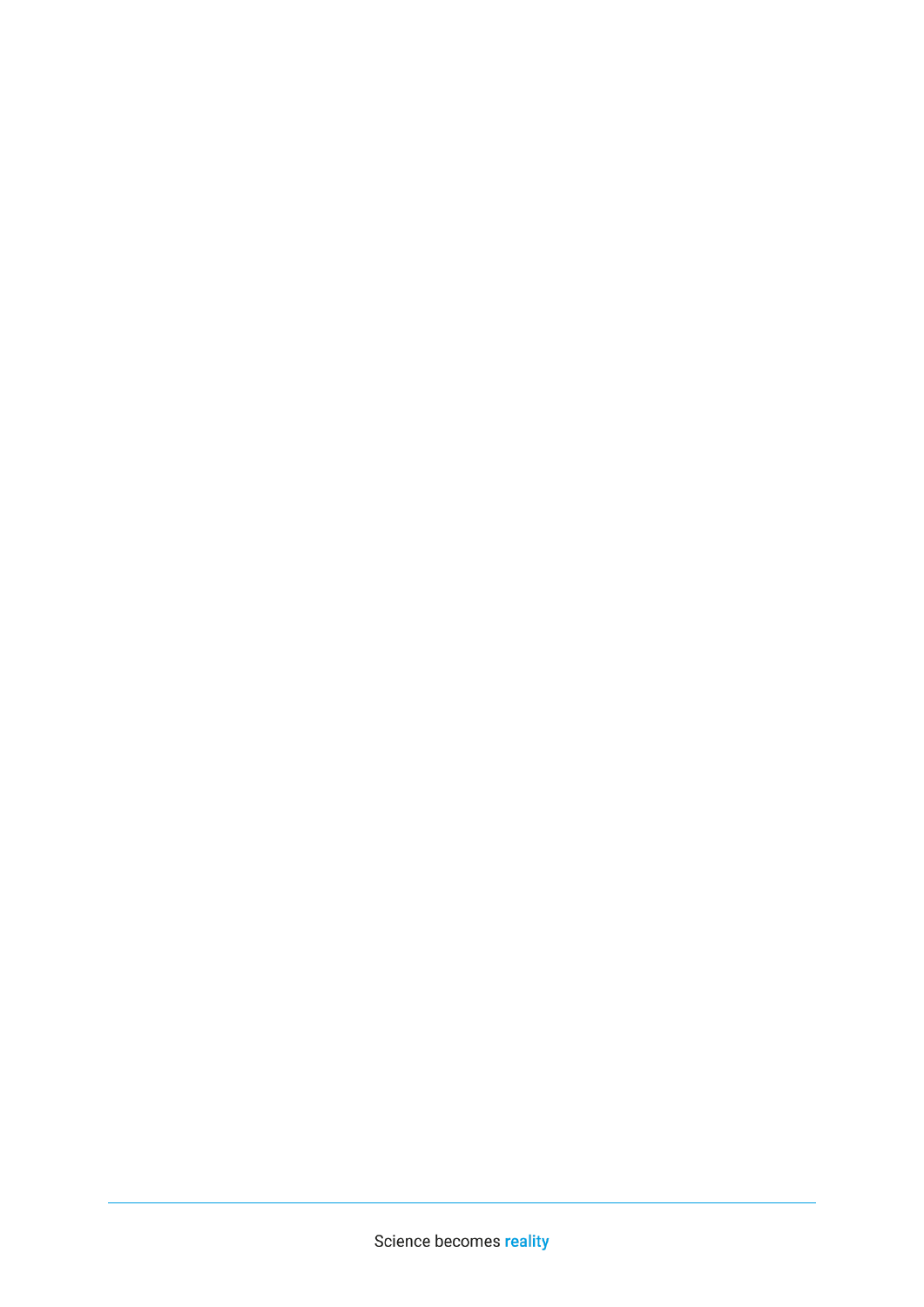| Objectives                                                                                                                           | <b>Measures</b>                                                                                                                                                                                                                                                                                                                                                                                                                                                           | <b>Status</b>           | Responsible                              |
|--------------------------------------------------------------------------------------------------------------------------------------|---------------------------------------------------------------------------------------------------------------------------------------------------------------------------------------------------------------------------------------------------------------------------------------------------------------------------------------------------------------------------------------------------------------------------------------------------------------------------|-------------------------|------------------------------------------|
| <b>Objective 2.1:</b><br>employer<br>branding:<br>Appearance as an<br>employer that<br>appeals to people<br>of all genders           | Our female scientists act as contact persons<br>at recruitment fairs. Direct discussions with<br>students and graduates are the best way to<br>communicate the opportunities and<br>development possibilities that employment<br>at the center opens to them. This facilitates<br>access to this male-dominated field,<br>especially for female applicants.                                                                                                               | In force                | HR, Staff                                |
|                                                                                                                                      | We plan to make videos for our career site,<br>where our female researchers speak about<br>working in LCM. Authentic messages should<br>help to increase employer attractiveness<br>even further.                                                                                                                                                                                                                                                                         | 2022/2023               | GEP Team,<br>Communicatio<br>ns          |
|                                                                                                                                      | All female applicants from a technical field<br>will be invited for a job interview. With this<br>initiative, we want to open ourselves up<br>further to female employees from different<br>fields and thus generate innovative<br>approaches.                                                                                                                                                                                                                            | In force                | HR, Staff                                |
| <b>Objective 2.2:</b><br>equal<br>opportunities for<br>the entry into the<br>world of<br>technology for<br>persons of all<br>genders | The virtual LCM tour gives young people an<br>insight into the centre's fields of activity and<br>its culture of equal opportunities. Tours can<br>be offered at trade fairs or in cooperation<br>with schools to actively address young<br>people.<br>This creates the opportunity to provide<br>young women initial access to the world of<br>technology.                                                                                                               | <b>Starting</b><br>2022 | Communicatio<br>ns, HR                   |
|                                                                                                                                      | Internships: To sustainably strengthen<br>women in technology, they must be given<br>uncomplicated access at an early stage.<br>Therefore, we support young women in their<br>interests and actively offer internships. We<br>plan to offer at least 3 female internships<br>every year (Cooperation with FEMtech;<br>Young Scientists; CAP.)<br>https://www.ffg.at/femtech-praktika<br>https://www.jku.at/schule/jku-young-<br>scientists/https://www.cap-ausbildung.eu/ | In force                | Management,<br><b>HR</b>                 |
|                                                                                                                                      | Individual future talks: Career planning<br>meetings following internships are held with<br>each female intern to discuss further<br>opportunities for cooperation and to<br>accompany/support the development of<br>competences on a permanent basis.                                                                                                                                                                                                                    | <b>Starting</b><br>2022 | HR,<br>Management                        |
|                                                                                                                                      | Supporting projects that encourage girls to<br>choose a technical education has long been a<br>fixed component of our programme. We will<br>continue to support initiatives such as FiT                                                                                                                                                                                                                                                                                   | In force                | Management,<br>GEP Team,<br><b>Staff</b> |

# <span id="page-8-0"></span>6.2 Gender equality in recruitment and career progression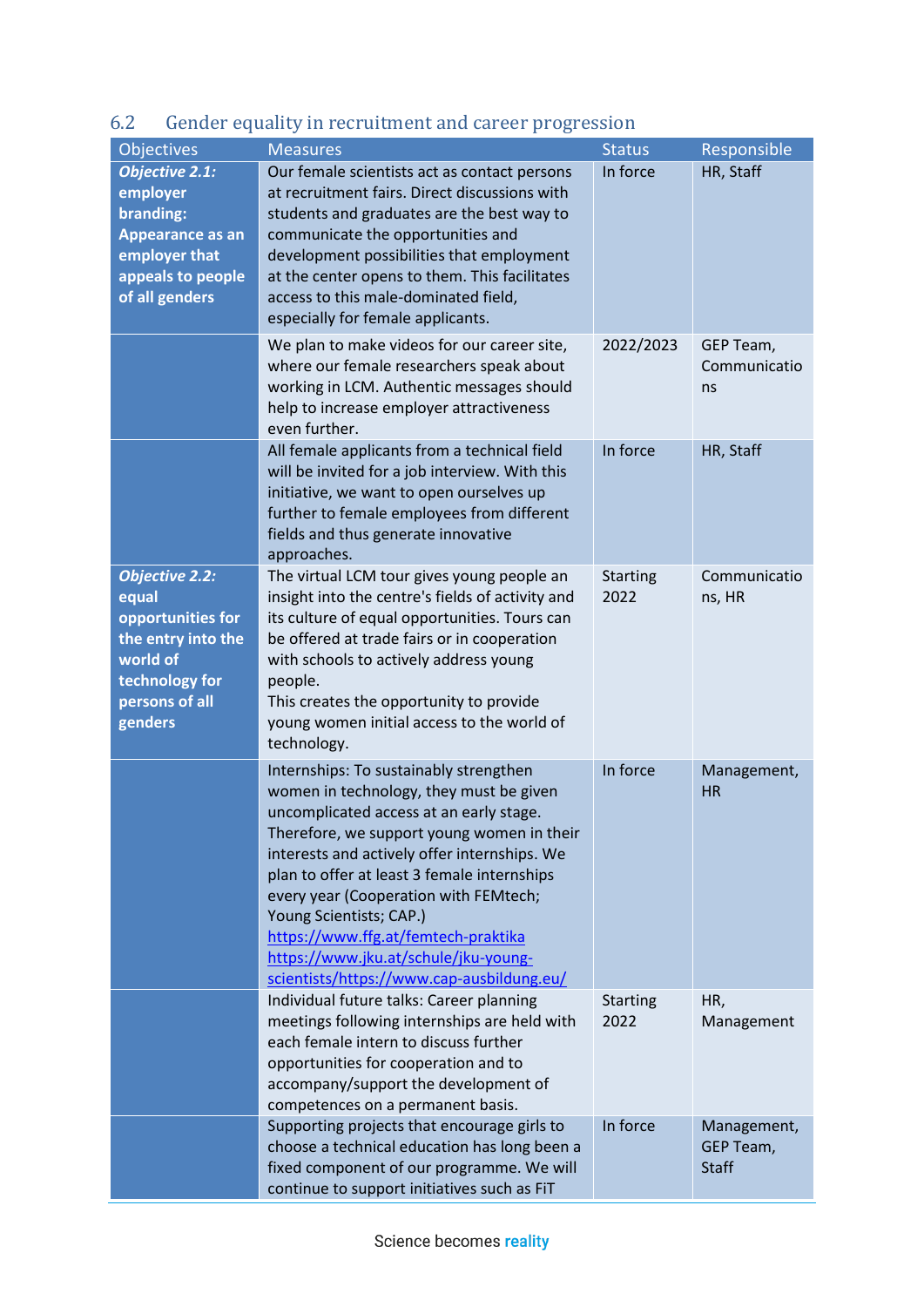|                                                                                                                                          | (JKU Linz,<br>https://www.jku.at/schule/ueberblick-<br>beratungsstellen/frauen-in-die-technik/) and<br>the "Lange Nacht der Forschung"<br>(https://langenachtderforschung.at/) and will<br>motivate our young female researchers to act<br>as role models at these events.                                                                                                              |                                                                                       |                   |
|------------------------------------------------------------------------------------------------------------------------------------------|-----------------------------------------------------------------------------------------------------------------------------------------------------------------------------------------------------------------------------------------------------------------------------------------------------------------------------------------------------------------------------------------|---------------------------------------------------------------------------------------|-------------------|
| <b>Objective 2.3:</b><br>career promoting<br>measures: Active<br>promotion of<br>women in areas in<br>which they are<br>underrepresented | The career paths at LCM are designed in such<br>a way that they can be followed by all<br>employees, regardless of gender. The life<br>phase orientation removes possible obstacles<br>due to family commitments.                                                                                                                                                                       | In force                                                                              | HR,<br>Management |
|                                                                                                                                          | We participate in a cross mentoring<br>programme<br>(https://www.crossmentoring.at/)<br>to strengthen and promote our female<br>employees.<br>The employees are accompanied by a mentor<br>from another company for nine months and<br>gain insight into their wealth of experience.<br>The center thus offers an additional<br>opportunity for individual professional<br>development. | In force                                                                              | Management,<br>HR |
|                                                                                                                                          | Research stays are an important step on the<br>career path. LCM regularly surveys which<br>research stays on which topics are conducive<br>to competence building. Women are<br>particularly encouraged to take advantage of<br>this opportunity.                                                                                                                                       | In force,<br>actively<br>pushing<br>forward<br>after<br>COVID-19-<br>related<br>pause | HR, CSO           |

# <span id="page-9-0"></span>6.3 Gender Balance in leadership and decision-making

| <b>Objectives</b>                                                                                | <b>Measures</b>                                                                                                                                                                          | <b>Status</b>           | Responsible              |
|--------------------------------------------------------------------------------------------------|------------------------------------------------------------------------------------------------------------------------------------------------------------------------------------------|-------------------------|--------------------------|
| <b>Objective 3.1:</b><br>identification and<br>countermeasures<br>of a possible glass<br>ceiling | open discussions in diverse groups to identify<br>possible inequalities                                                                                                                  | <b>Starting</b><br>2022 | <b>GEP Team</b>          |
| <b>Objective 3.2:</b><br>increasing the<br>proportion of<br>women in<br>leadership               | discussion at management level to identify<br>female high potentials and encourage them<br>especially for new appointments to<br>management positions and for taking on new<br>functions | <b>Starting</b><br>2022 | Management,<br><b>HR</b> |
|                                                                                                  | Targeting recruitment of female R&D<br>engineers                                                                                                                                         | In force                | HR,<br>Management        |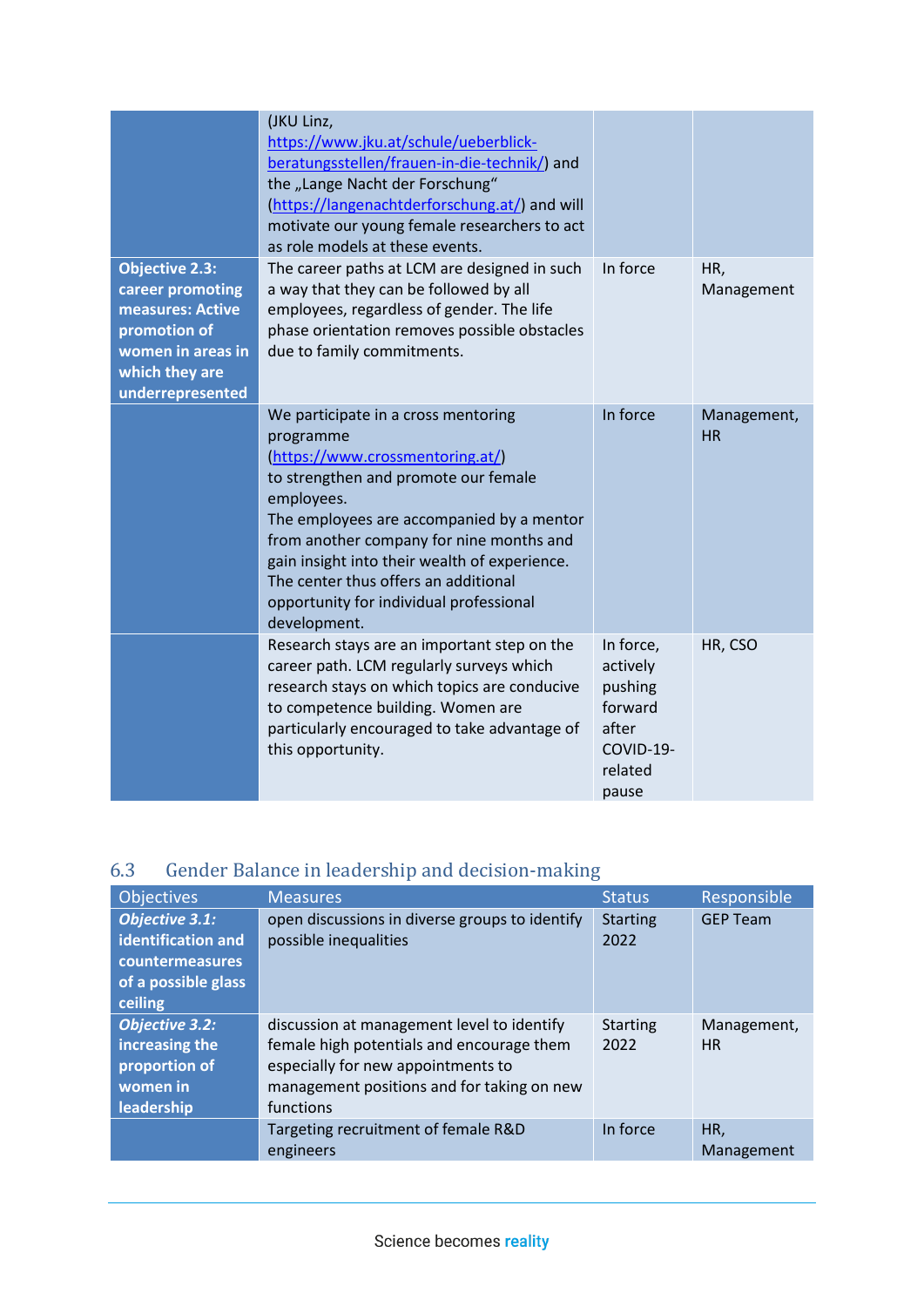| Objective 3.3:   | Increased use of diverse working groups (e.g. | 2022/2023 | Management,     |
|------------------|-----------------------------------------------|-----------|-----------------|
| Developing new   | in the field of organisational development    |           | <b>GEP Team</b> |
| models for       | projects); active approach of high potentials |           |                 |
| participation in |                                               |           |                 |
| decision-making  |                                               |           |                 |

# <span id="page-10-0"></span>6.4 Prevention of discrimination including sexual harassment

| Objectives                                                                                                                          | <b>Measures</b>                                                                                                                                                                                                                                                                                                                                                                                                                                                   | <b>Status</b>           | Responsible                  |
|-------------------------------------------------------------------------------------------------------------------------------------|-------------------------------------------------------------------------------------------------------------------------------------------------------------------------------------------------------------------------------------------------------------------------------------------------------------------------------------------------------------------------------------------------------------------------------------------------------------------|-------------------------|------------------------------|
| <b>Objective 4.1:</b><br><b>Awareness</b><br>raising: Leaders<br>need to develop a<br>strong awareness<br>of equal<br>opportunities | Expert talk: An external expert on the topic of<br>women in technology will be invited to<br>promote an open discourse and raise<br>awareness of opportunities. (e.g., Carina<br>Zehetmaier, President of Women in Al<br>Austria). Target group are all managers and<br>interested LCM employees.                                                                                                                                                                 | 2022/2023               | <b>GEP Team</b>              |
|                                                                                                                                     | Advice by external experts: we will<br>increasingly consult external experts and<br>jointly work out new approaches or further<br>develop existing ideas.<br>But also the sensitive issue of sexual<br>harassment is given space in these<br>discussions, because awareness of the<br>different individual boundaries needs to be<br>strengthened.<br>e.g., Vice-Rectorate for Research, Gender and<br>Diversity at JKU Linz as consultant; FFG<br><b>Network</b> | 2022                    | GEP Team,<br>Management      |
| <b>Objective 4.2:</b><br>avoidance of a<br>gender pay gap                                                                           | The pay structure is evaluated once a year.<br>An important criterion is the avoidance of a<br>gender pay gap. The EOO evaluates salary<br>developments in the individual areas<br>together with the managers and plays an<br>important role as advisor and guide in this<br>process.                                                                                                                                                                             | In force                | Management,<br>EOO, HR       |
| <b>Objective 4.3:</b><br>ensuring a<br>permanent<br>gender discourse                                                                | The results of the women's network<br>meetings' (objective 1.3) are discussed in a<br>mixed group to strengthen mutual<br>understanding and to take possible action in<br>a next step. A workshop will be organised at<br>management level to raise awareness and<br>motivate them to actively develop equal<br>opportunities LCM                                                                                                                                 | 2022/2023               | <b>GEP Team</b>              |
|                                                                                                                                     | GEP reports, current LCM figures and project<br>progress are published on the internal<br>information platform                                                                                                                                                                                                                                                                                                                                                    | <b>Starting</b><br>2022 | Communicatio<br>ns, GEP Team |
|                                                                                                                                     | interesting links and videos are advertised<br>and made available on the intranet to<br>prevent discrimination                                                                                                                                                                                                                                                                                                                                                    | 2022                    | Communicatio<br>ns, GEP Team |